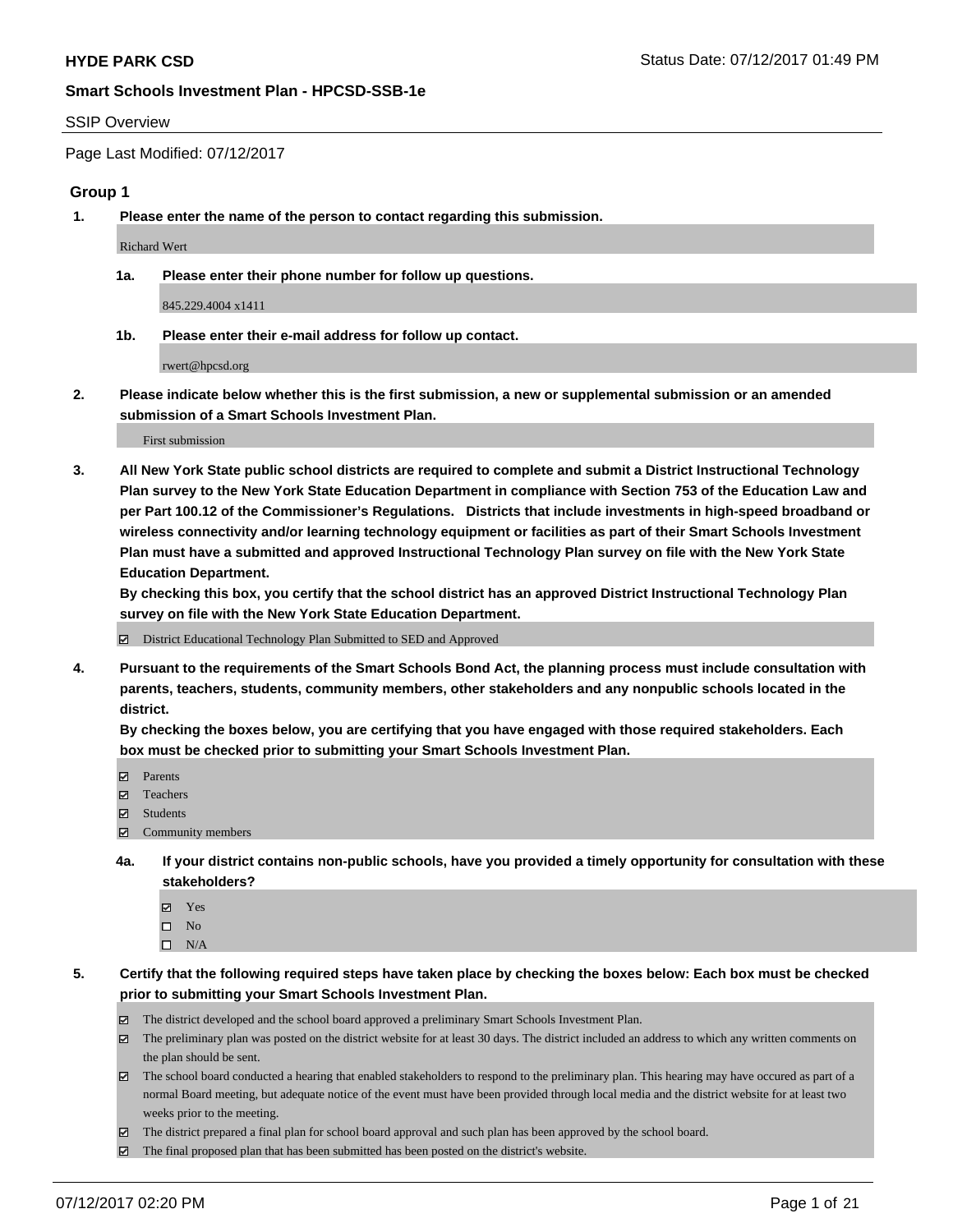# SSIP Overview

Page Last Modified: 07/12/2017

**5a. Please upload the proposed Smart Schools Investment Plan (SSIP) that was posted on the district's website, along with any supporting materials. Note that this should be different than your recently submitted Educational Technology Survey. The Final SSIP, as approved by the School Board, should also be posted on the website and remain there during the course of the projects contained therein.**

hpcsd ssip aug 2016 vers 3.0.pdf

**5b. Enter the webpage address where the final Smart Schools Investment Plan is posted. The Plan should remain posted for the life of the included projects.**

http://www.hpcsd.org/district.cfm?subpage=38517

**6. Please enter an estimate of the total number of students and staff that will benefit from this Smart Schools Investment Plan based on the cumulative projects submitted to date.**

4,000

**7. An LEA/School District may partner with one or more other LEA/School Districts to form a consortium to pool Smart Schools Bond Act funds for a project that meets all other Smart School Bond Act requirements. Each school district participating in the consortium will need to file an approved Smart Schools Investment Plan for the project and submit a signed Memorandum of Understanding that sets forth the details of the consortium including the roles of each respective district.**

 $\Box$  The district plans to participate in a consortium to partner with other school district(s) to implement a Smart Schools project.

**8. Please enter the name and 6-digit SED Code for each LEA/School District participating in the Consortium.**

| <b>Partner LEA/District</b> | <b>ISED BEDS Code</b> |
|-----------------------------|-----------------------|
| (No Response)               | (No Response)         |

**9. Please upload a signed Memorandum of Understanding with all of the participating Consortium partners.**

(No Response)

**10. Your district's Smart Schools Bond Act Allocation is:**

\$2,616,932

**11. Enter the budget sub-allocations by category that you are submitting for approval at this time. If you are not budgeting SSBA funds for a category, please enter 0 (zero.) If the value entered is \$0, you will not be required to complete that survey question.**

|                                       | Sub-        |
|---------------------------------------|-------------|
|                                       | Allocations |
| <b>School Connectivity</b>            | 330,000     |
| Connectivity Projects for Communities | 0           |
| <b>Classroom Technology</b>           | 1,620,640   |
| Pre-Kindergarten Classrooms           | 0           |
| Replace Transportable Classrooms      | 0           |
| <b>High-Tech Security Features</b>    | 0           |
| Totals:                               | 1,950,640   |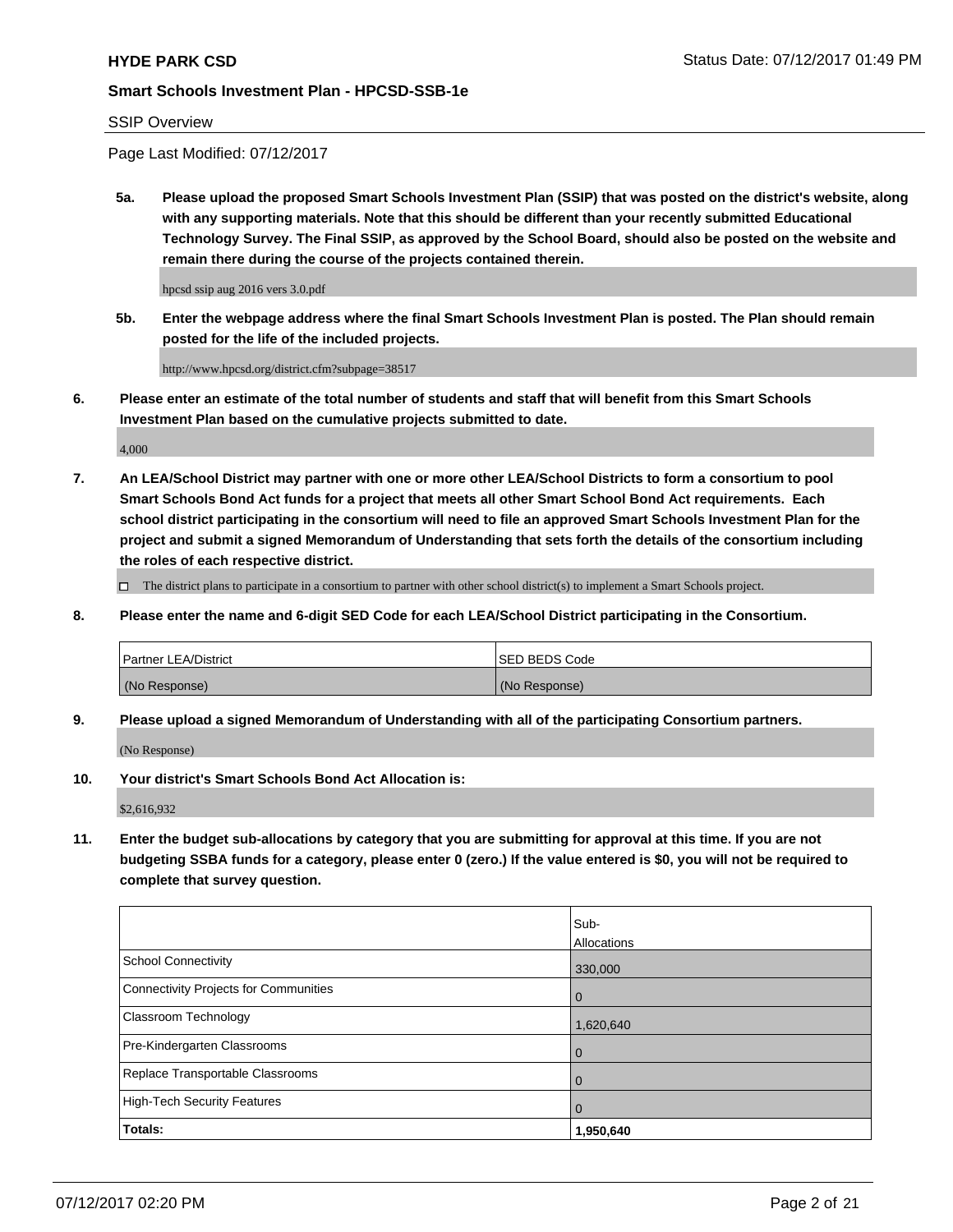#### School Connectivity

Page Last Modified: 05/25/2017

# **Group 1**

- **1. In order for students and faculty to receive the maximum benefit from the technology made available under the Smart Schools Bond Act, their school buildings must possess sufficient connectivity infrastructure to ensure that devices can be used during the school day. Smart Schools Investment Plans must demonstrate that:**
	- **sufficient infrastructure that meets the Federal Communications Commission's 100 Mbps per 1,000 students standard currently exists in the buildings where new devices will be deployed, or**
	- **is a planned use of a portion of Smart Schools Bond Act funds, or**
	- **is under development through another funding source.**

**Smart Schools Bond Act funds used for technology infrastructure or classroom technology investments must increase the number of school buildings that meet or exceed the minimum speed standard of 100 Mbps per 1,000 students and staff within 12 months. This standard may be met on either a contracted 24/7 firm service or a "burstable" capability. If the standard is met under the burstable criteria, it must be:**

**1. Specifically codified in a service contract with a provider, and**

**2. Guaranteed to be available to all students and devices as needed, particularly during periods of high demand, such as computer-based testing (CBT) periods.**

**Please describe how your district already meets or is planning to meet this standard within 12 months of plan submission.**

Current network speed is contracted at 500Mbps, with bursting to 1Gbps. Hyde Park CSD's current infrastructure exceeds requirement.

- **1a. If a district believes that it will be impossible to meet this standard within 12 months, it may apply for a waiver of this requirement, as described on the Smart Schools website. The waiver must be filed and approved by SED prior to submitting this survey.**
	- By checking this box, you are certifying that the school district has an approved waiver of this requirement on file with the New York State Education Department.

#### **2. Connectivity Speed Calculator (Required)**

|                         | Number of<br><b>Students</b> | Multiply by<br>100 Kbps | Divide by 1000   Current Speed<br>to Convert to<br>Required<br>l Speed in Mb | lin Mb | <b>Expected</b><br>Speed to be<br>Attained Within Required<br>12 Months | <b>Expected Date</b><br><b>When</b><br>Speed Will be<br>Met |
|-------------------------|------------------------------|-------------------------|------------------------------------------------------------------------------|--------|-------------------------------------------------------------------------|-------------------------------------------------------------|
| <b>Calculated Speed</b> | 3.700                        | 370,000                 | 370                                                                          | 500    | 500                                                                     | Currently met                                               |

# **3. Describe how you intend to use Smart Schools Bond Act funds for high-speed broadband and/or wireless connectivity projects in school buildings.**

In the majority of classrooms there is wiring for 2 network ports.

- One port is used for the Wireless Access Point
- One port is used for the VOIP system and classroom computer

To enhance the integration of the proposed interactive screens, a third network port is necessary. This addition will also provide greater flexibility in room arrangement, and further adaptability of our network as technology continues to develop.

The project will require the following items and services

- professional installation by certified contractors
- network 48-port Cisco switches [2960x or comparable]
- network patch panels
- Category-6 cabling from network closets to individual classrooms
- Conduit, ethernet boxes and ports, as required by Code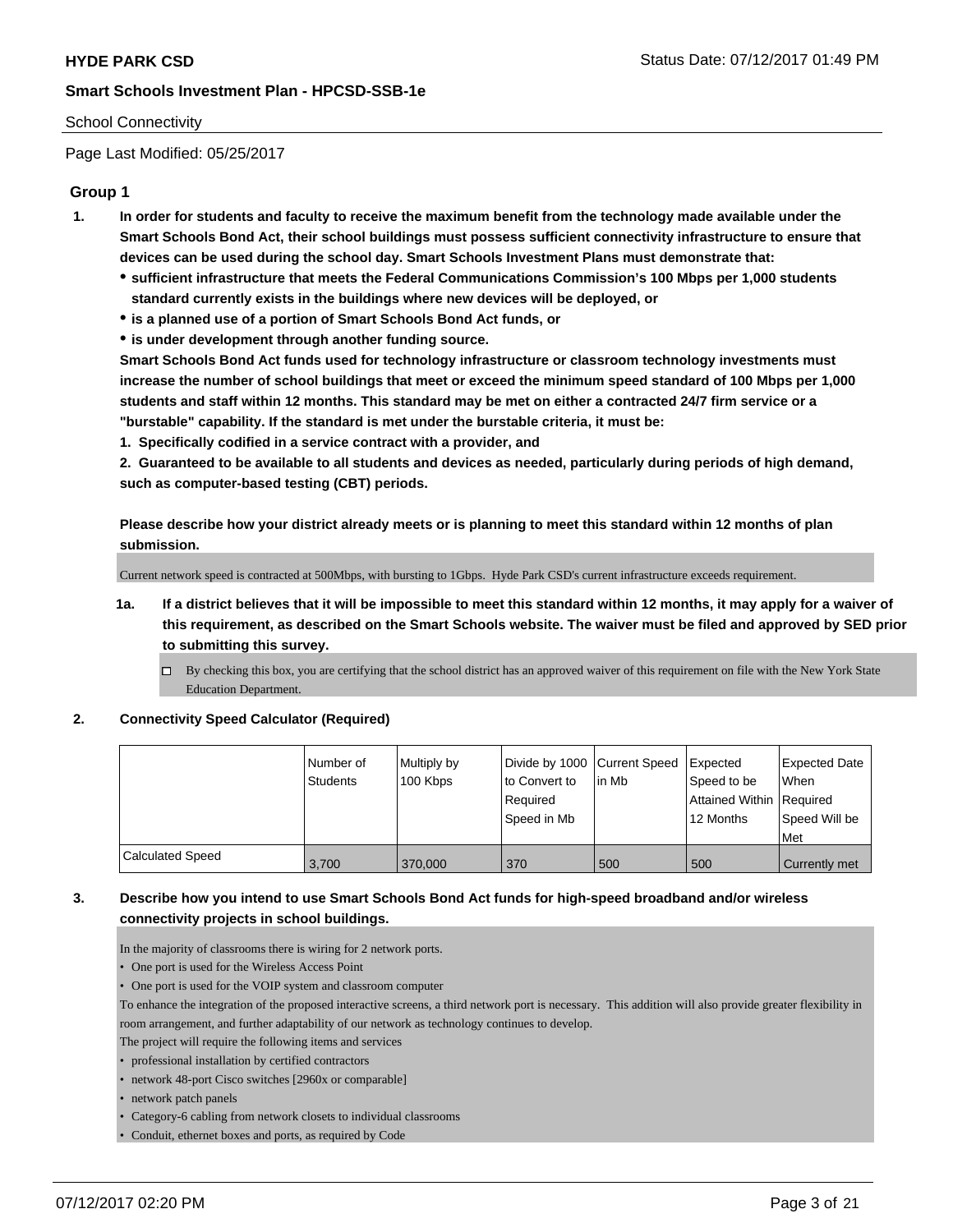#### School Connectivity

Page Last Modified: 05/25/2017

**4. Describe the linkage between the district's District Instructional Technology Plan and the proposed projects. (There should be a link between your response to this question and your response to Question 1 in Part E. Curriculum and Instruction "What are the district's plans to use digital connectivity and technology to improve teaching and learning?)**

The connectivity project is directly linked to the Instructional Technology Plan, The Plan focuses on use of assessment data, differentiated instruction, authentic tasks, and development of critical thinking skills. Insuring wired access of the Interactive Flat Panel (IFP) in each classroom insures that high-quality content will be delivered with minimal disruption or lag. While the current network structure will allow use of all devices, the wiring of additional ports allows for greater flexibility in room arrangement, and enhanced use of the IFP's.

The Interactive Flat Panel (IFP) allows for either use via direct computer connection, via wireless casting, and also via a stand-alone wired network connection. This third function is dependent upon additional network ports in each classroom. This in turn will insure teachers have greater flexibility in room arrangement, method of interaction with the screen, and greater confidence in seamless connections to the internet.

**5. If the district wishes to have students and staff access the Internet from wireless devices within the school building, or in close proximity to it, it must first ensure that it has a robust Wi-Fi network in place that has sufficient bandwidth to meet user demand.**

#### **Please describe how you have quantified this demand and how you plan to meet this demand.**

Current District network wireless infrastructure was upgraded within the last two years. There is a Cisco-based wi-fi network in place using a 802.11x networking protocol which is managed via two Cisco wireless controllers. The wireless network is cabled with Cat 6 wiring, and is capable of 1Gbps transfer rates from the switches to the WAPs.

361 wireless access point are installed throughout the district, with 1 in each classroom, insuring 100% coverage throughout the district. The wireless network is capable of 500Mbps transfer speeds, and is available to support the user demands on the wireless network. The system is expandable should additional capacity be needed in the future.

The wireless network was designed with current user demands and future expectations taken into account. A Cisco networking consultant assisted in the design of the system to insure future adaptability and the capability of meeting current needs.

**6. As indicated on Page 5 of the guidance, the Office of Facilities Planning will have to conduct a preliminary review of all capital projects, including connectivity projects.**

**Please indicate on a separate row each project number given to you by the Office of Facilities Planning.**

| Proiect Number       |  |
|----------------------|--|
| 13-08-01-06-7-999-03 |  |

**7. Certain high-tech security and connectivity infrastructure projects may be eligible for an expedited review process as determined by the Office of Facilities Planning.**

**Was your project deemed eligible for streamlined review?**

No

**8. Include the name and license number of the architect or engineer of record.**

| <b>Name</b>   | License Number |
|---------------|----------------|
| (No Response) | (No Response)  |

**9. If you are submitting an allocation for School Connectivity complete this table. Note that the calculated Total at the bottom of the table must equal the Total allocation for this category that you entered in the SSIP Overview overall budget.**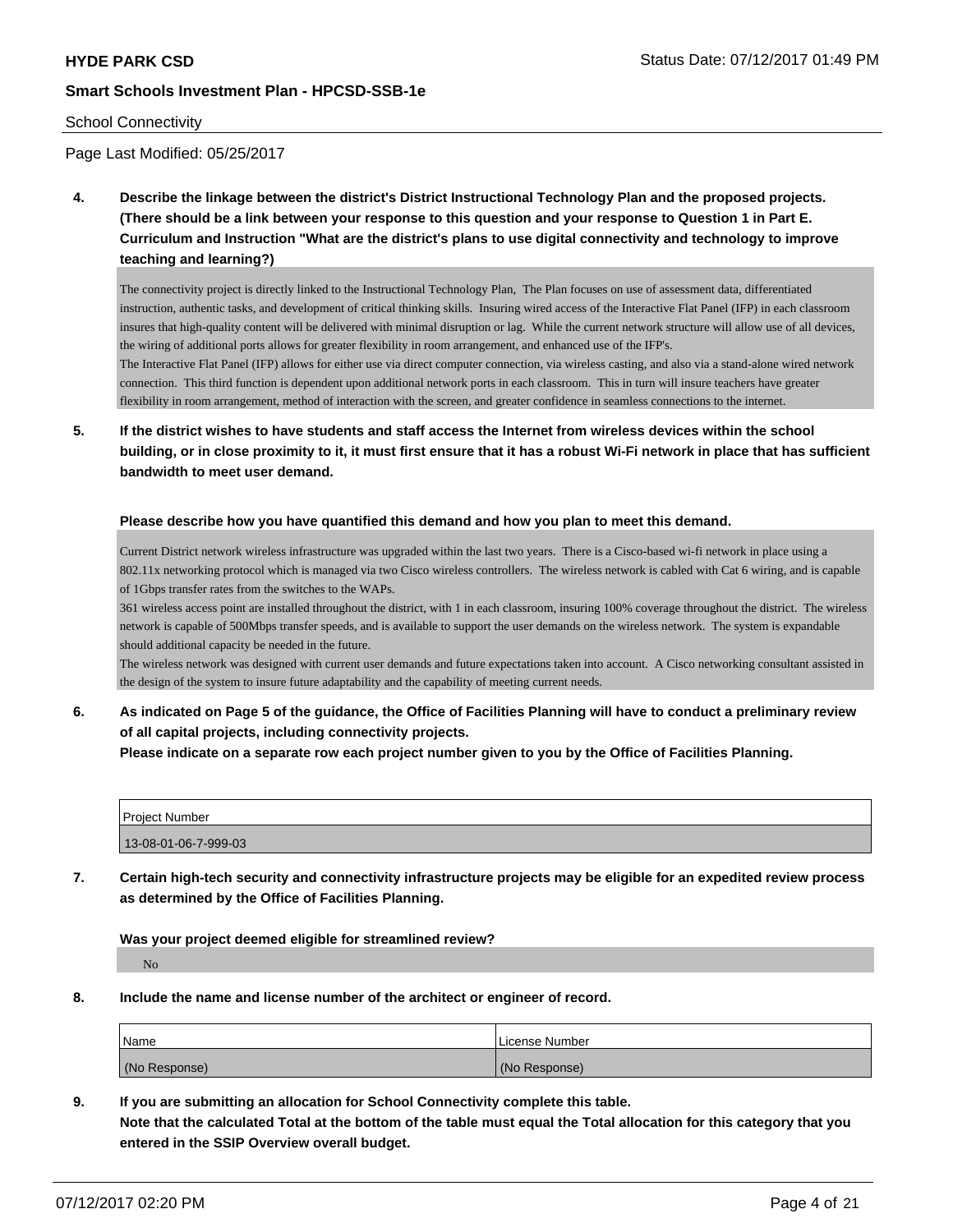School Connectivity

Page Last Modified: 05/25/2017

|                                            | Sub-          |
|--------------------------------------------|---------------|
|                                            | Allocation    |
| Network/Access Costs                       | 135,000       |
| <b>Outside Plant Costs</b>                 | (No Response) |
| School Internal Connections and Components | 195,000       |
| <b>Professional Services</b>               | (No Response) |
| Testing                                    | (No Response) |
| <b>Other Upfront Costs</b>                 | (No Response) |
| <b>Other Costs</b>                         | (No Response) |
| Totals:                                    | 330,000       |

**10. Please detail the type, quantity, per unit cost and total cost of the eligible items under each sub-category. This is especially important for any expenditures listed under the "Other" category. All expenditures must be eligible for tax-exempt financing to be reimbursed through the SSBA. Sufficient detail must be provided so that we can verify this is the case. If you have any questions, please contact us directly through smartschools@nysed.gov. NOTE: Wireless Access Points should be included in this category, not under Classroom Educational Technology, except those that will be loaned/purchased for nonpublic schools.**

| Select the allowable expenditure | Item to be purchased               | Quantity | Cost per Item | <b>Total Cost</b> |
|----------------------------------|------------------------------------|----------|---------------|-------------------|
| type.                            |                                    |          |               |                   |
| Repeat to add another item under |                                    |          |               |                   |
| each type.                       |                                    |          |               |                   |
| <b>Connections/Components</b>    | Professional installation services | 5        | 15,000        | 75.000            |
| <b>Connections/Components</b>    | Category 6 cabling                 | 5        | 22,500        | 112.500           |
| <b>Connections/Components</b>    | Network RJ-45 ports                | 300      | 15            | 4,500             |
| <b>Network/Access Costs</b>      | 48-port network switches           | 30       | 4.500         | 135,000           |
| <b>Connections/Components</b>    | Network patch panels               | 30       | 100           | 3,000             |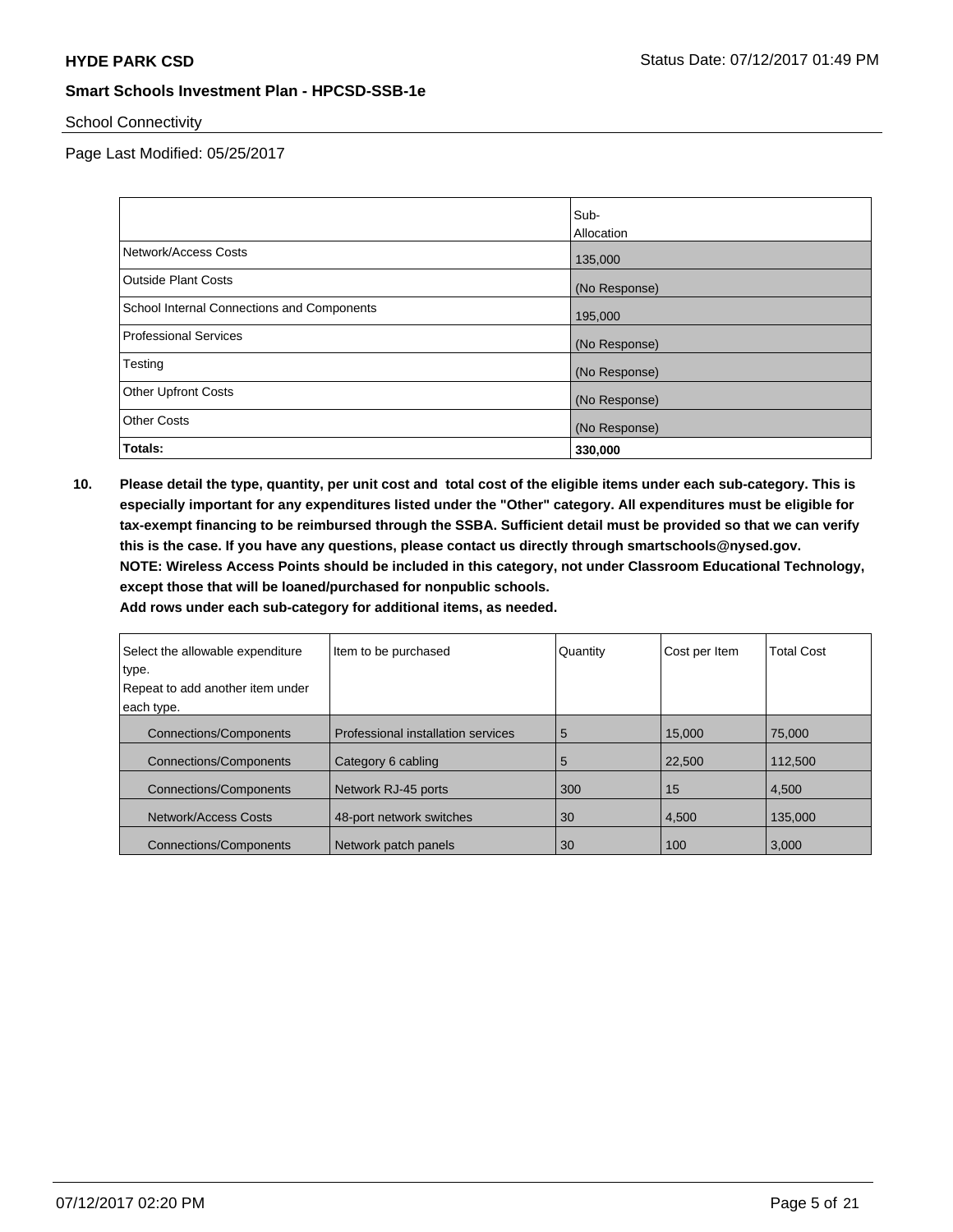Community Connectivity (Broadband and Wireless)

Page Last Modified: 08/31/2016

### **Group 1**

**1. Describe how you intend to use Smart Schools Bond Act funds for high-speed broadband and/or wireless connectivity projects in the community.**

(No Response)

**2. Please describe how the proposed project(s) will promote student achievement and increase student and/or staff access to the Internet in a manner that enhances student learning and/or instruction outside of the school day and/or school building.**

(No Response)

**3. Community connectivity projects must comply with all the necessary local building codes and regulations (building and related permits are not required prior to plan submission).**

 $\Box$  I certify that we will comply with all the necessary local building codes and regulations.

**4. Please describe the physical location of the proposed investment.**

(No Response)

**5. Please provide the initial list of partners participating in the Community Connectivity Broadband Project, along with their Federal Tax Identification (Employer Identification) number.**

| <b>Project Partners</b> | Federal ID#     |
|-------------------------|-----------------|
| (No Response)           | l (No Response) |

**6. If you are submitting an allocation for Community Connectivity, complete this table. Note that the calculated Total at the bottom of the table must equal the Total allocation for this category that you entered in the SSIP Overview overall budget.**

|                                    | Sub-Allocation |
|------------------------------------|----------------|
| Network/Access Costs               | (No Response)  |
| Outside Plant Costs                | (No Response)  |
| <b>Tower Costs</b>                 | (No Response)  |
| <b>Customer Premises Equipment</b> | (No Response)  |
| <b>Professional Services</b>       | (No Response)  |
| Testing                            | (No Response)  |
| <b>Other Upfront Costs</b>         | (No Response)  |
| <b>Other Costs</b>                 | (No Response)  |
| Totals:                            | 0              |

**7. Please detail the type, quantity, per unit cost and total cost of the eligible items under each sub-category. This is especially important for any expenditures listed under the "Other" category. All expenditures must be capital-bond eligible to be reimbursed through the SSBA. If you have any questions, please contact us directly through smartschools@nysed.gov.**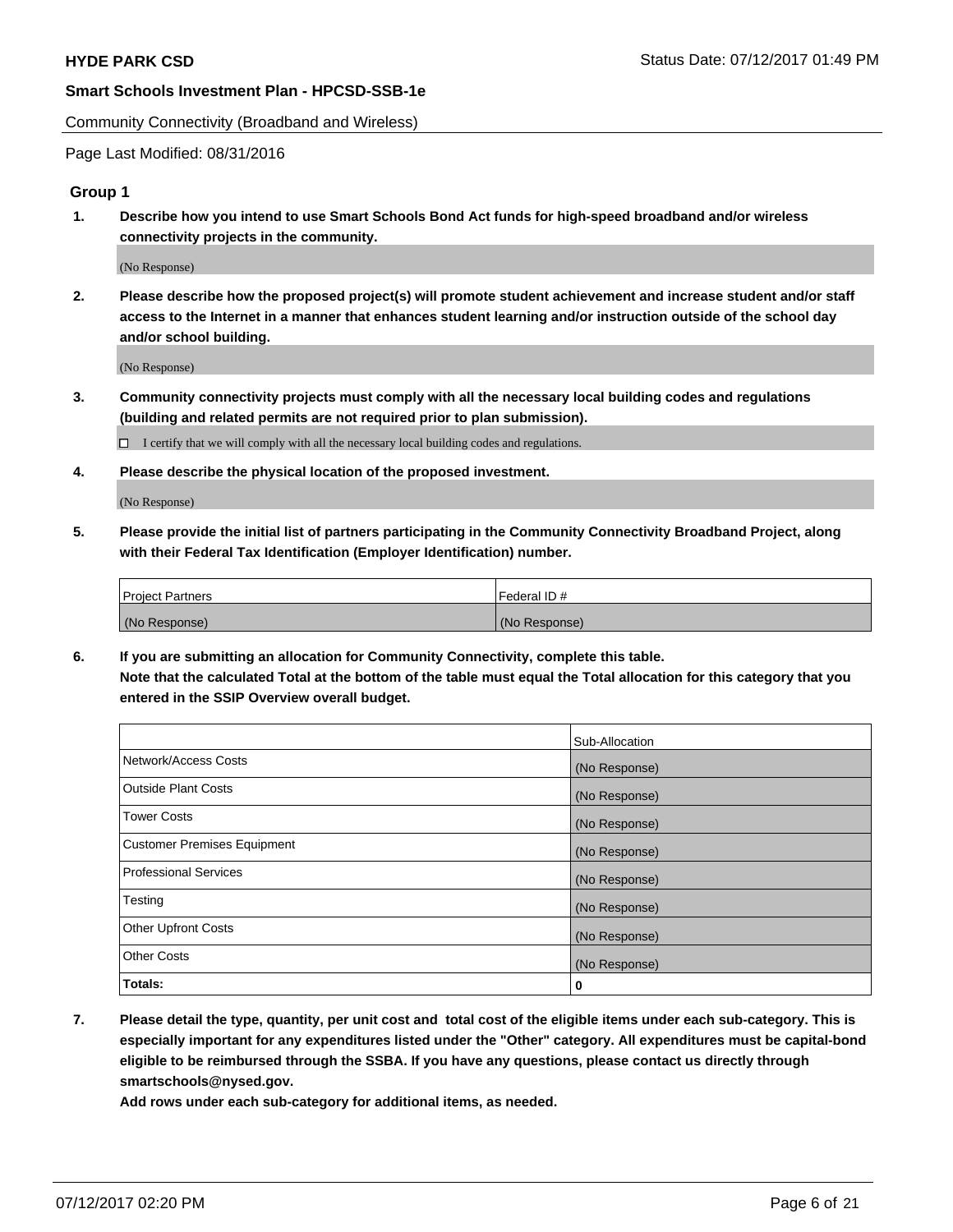Community Connectivity (Broadband and Wireless)

Page Last Modified: 08/31/2016

| Select the allowable expenditure | Item to be purchased | Quantity      | Cost per Item | <b>Total Cost</b> |
|----------------------------------|----------------------|---------------|---------------|-------------------|
| type.                            |                      |               |               |                   |
| Repeat to add another item under |                      |               |               |                   |
| each type.                       |                      |               |               |                   |
| (No Response)                    | (No Response)        | (No Response) | (No Response) | (No Response)     |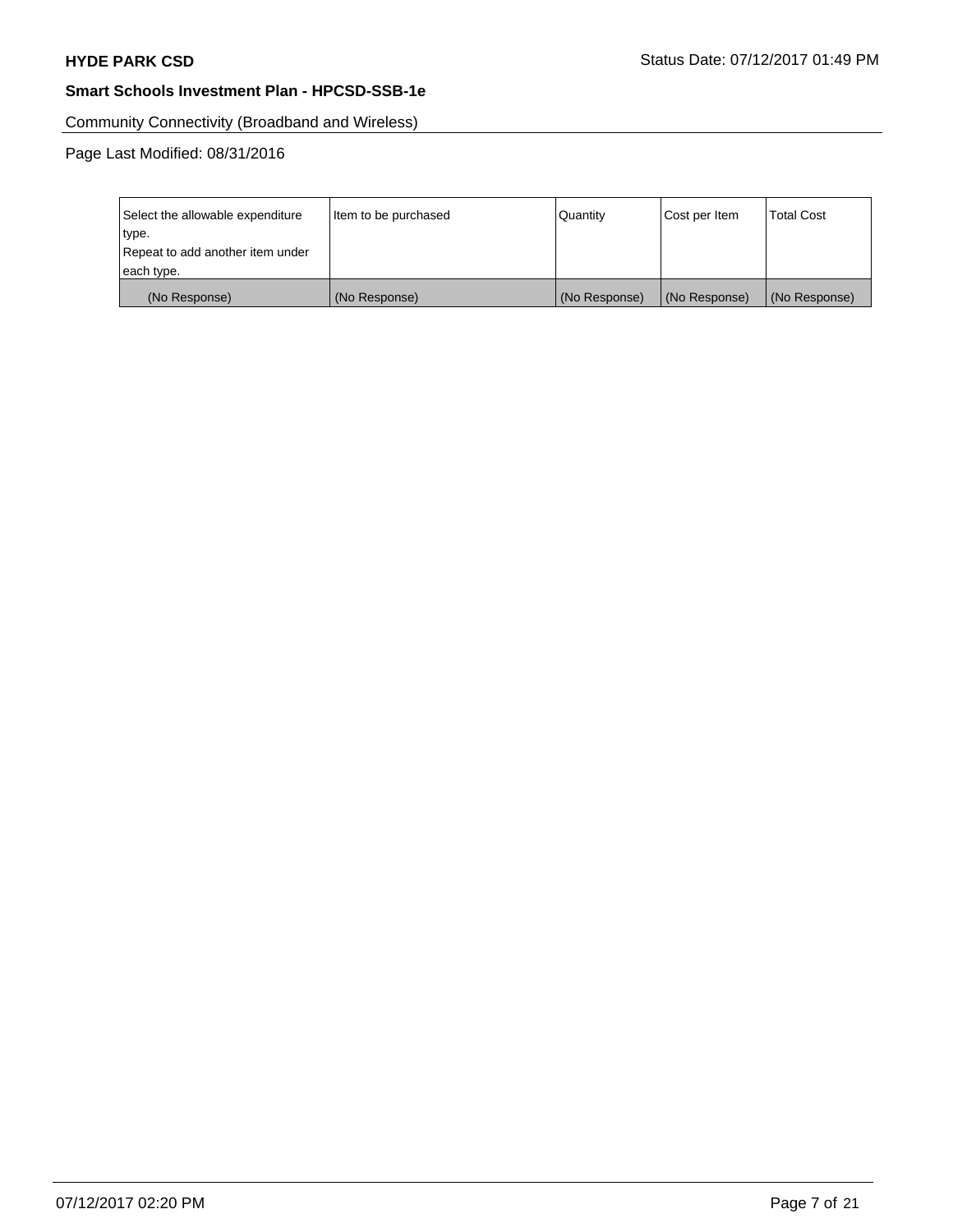#### Classroom Learning Technology

Page Last Modified: 07/10/2017

# **Questions**

**1. In order for students and faculty to receive the maximum benefit from the technology made available under the Smart Schools Bond Act, their school buildings must possess sufficient connectivity infrastructure to ensure that devices can be used during the school day. Smart Schools Investment Plans must demonstrate that sufficient infrastructure that meets the Federal Communications Commission's 100 Mbps per 1,000 students standard currently exists in the buildings where new devices will be deployed, or is a planned use of a portion of Smart Schools Bond Act funds, or is under development through another funding source.**

**Smart Schools Bond Act funds used for technology infrastructure or classroom technology investments must increase the number of school buildings that meet or exceed the minimum speed standard of 100 Mbps per 1,000 students and staff within 12 months. This standard may be met on either a contracted 24/7 firm service or a "burstable" capability. If the standard is met under the burstable criteria, it must be:**

- **1. Specifically codified in a service contract with a provider, and**
- **2. Guaranteed to be available to all students and devices as needed, particularly during periods of high demand, such as computer-based testing (CBT) periods.**

**Please describe how your district already meets or is planning to meet this standard within 12 months of plan submission.**

Through Dutchess County BOCES, the Hyde Park Central School District network infrastructure currenty supports:

- 1 Gbps incoming connection to the district WAN
- 1 Gbps connection between buildings
- 100Mbps connections within building WANs
- Our current contracted incoming WAN speed is 500Mbps with bursting to 1Gbps
- **1a. If a district believes that it will be impossible to meet this standard within 12 months, it may apply for a waiver of this requirement, as described on the Smart Schools website. The waiver must be filed and approved by SED prior to submitting this survey.**
	- $\Box$  By checking this box, you are certifying that the school district has an approved waiver of this requirement on file with the New York State Education Department.

#### **2. Connectivity Speed Calculator (Required)**

|                         | Number of<br>Students | Multiply by<br>100 Kbps | Divide by 1000 Current Speed<br>to Convert to<br>Required<br>Speed in Mb | lin Mb | Expected<br>Speed to be<br>Attained Within Required<br>12 Months | <b>Expected Date</b><br><b>When</b><br>Speed Will be<br>l Met |
|-------------------------|-----------------------|-------------------------|--------------------------------------------------------------------------|--------|------------------------------------------------------------------|---------------------------------------------------------------|
| <b>Calculated Speed</b> | 3.700                 | 370,000                 | 370                                                                      | 500    | 500                                                              | Currently met                                                 |

**3. If the district wishes to have students and staff access the Internet from wireless devices within the school building, or in close proximity to it, it must first ensure that it has a robust Wi-Fi network in place that has sufficient bandwidth to meet user demand.**

**Please describe how you have quantified this demand and how you plan to meet this demand.**

Current District network wireless infrastructure was upgraded within the last two years. There is a Cisco-based wi-fi network in place using a 802.11x networking protocol which is managed via two Cisco wireless controllers. The wireless network is cabled with Cat 6 wiring, and is capable of 1Gbps transfer rates from the switches to the WAPs.

361 wireless access point are installed throughout the district, with 1 in each classroom, insuring 100% coverage throughout the district. The wireless network is capable of 500Mbps transfer speeds, and is available to support the user demands on the wireless network. The system is expandable should additional capacity be needed in the future.

The wireless network was designed with current user demands and future expectations taken into account. A Cisco networking consultant assisted in the design of the system to insure future adaptability and the capability of meeting current needs.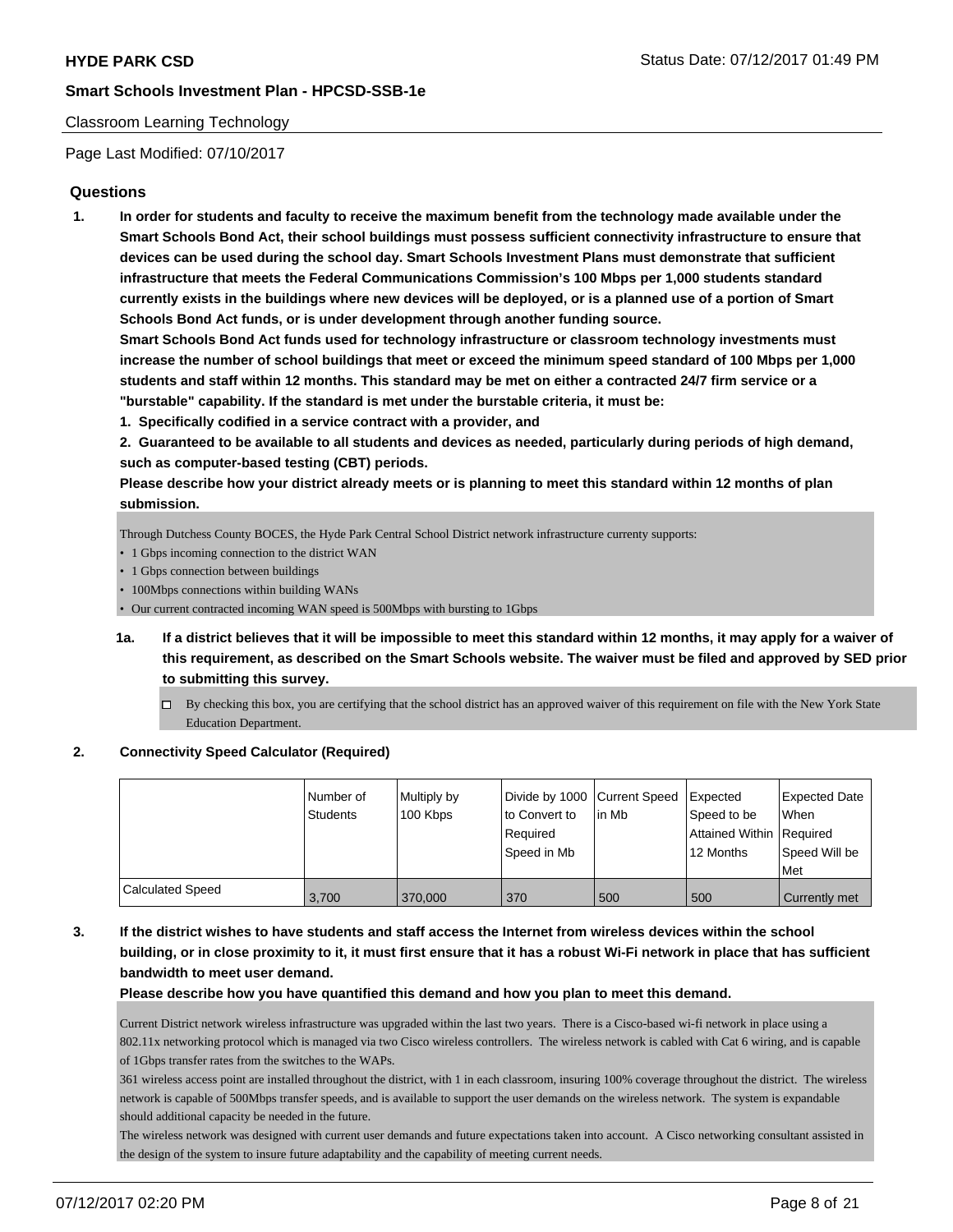# Classroom Learning Technology

Page Last Modified: 07/10/2017

- **4. All New York State public school districts are required to complete and submit an Instructional Technology Plan survey to the New York State Education Department in compliance with Section 753 of the Education Law and per Part 100.12 of the Commissioner's Regulations. Districts that include educational technology purchases as part of their Smart Schools Investment Plan must have a submitted and approved Instructional Technology Plan survey on file with the New York State Education Department.**
	- By checking this box, you are certifying that the school district has an approved Instructional Technology Plan survey on file with the New York State Education Department.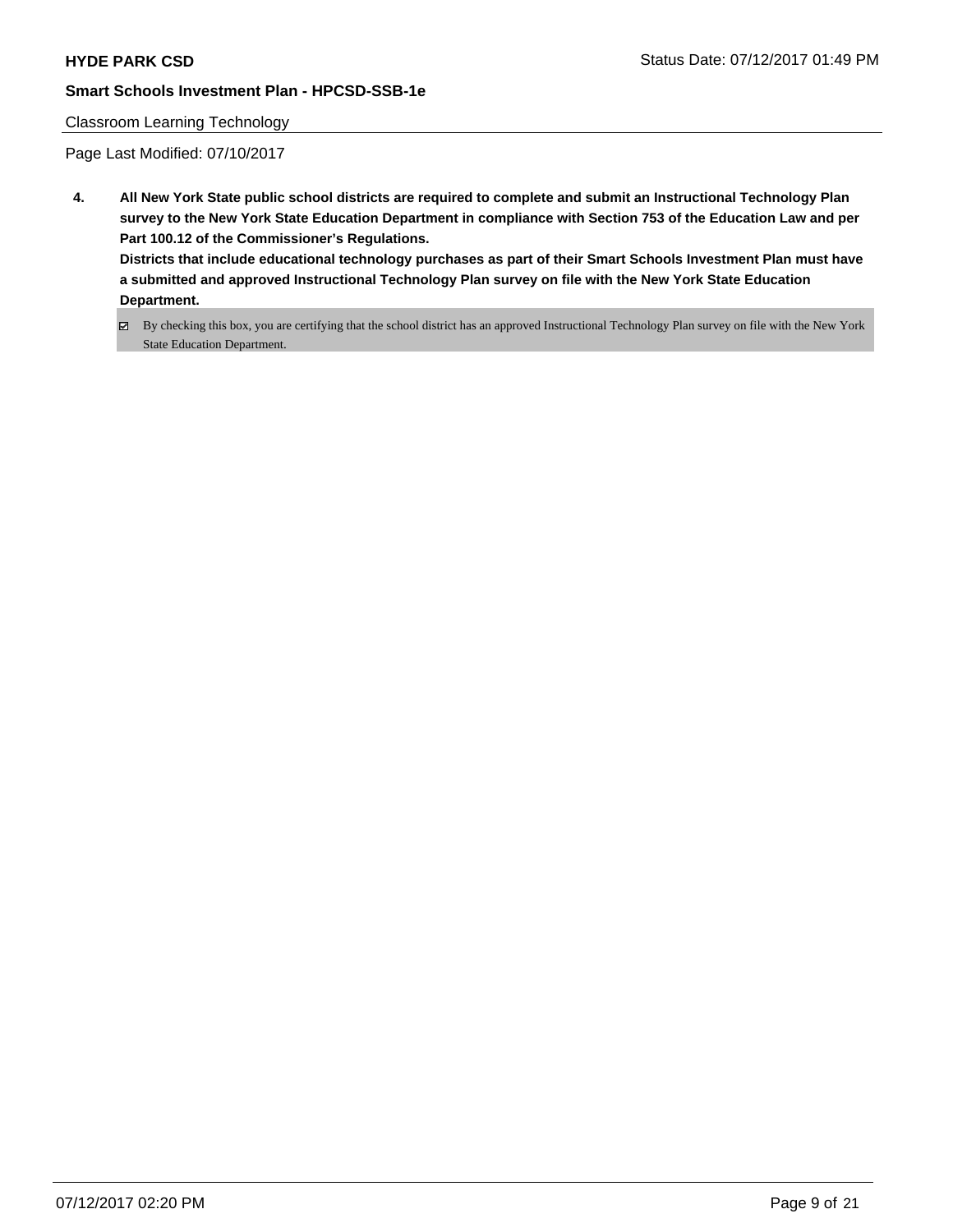#### Classroom Learning Technology

Page Last Modified: 07/10/2017

**5. Describe the devices you intend to purchase and their compatibility with existing or planned platforms or systems. Specifically address the adequacy of each facility's electrical, HVAC and other infrastructure necessary to install and support the operation of the planned technology.**

Proposed Purchases

*Interactive flat-screen televisions*

HPCSD previously purchased 90 InFocus Jtouch screens with district funds and installed at one academic building. The units work seamlessly with both desktops and Chromebooks. Within this application is request for networking infrastructure, such that these units can connect directly to the internet. The intent is to purchase additional screens with SmartBond funding for the remainder of the district. *Document Cameras*

Document cameras have been used extensively throughout the district for many years. The units we are using work seamlessly with our Windows machines and with the JTouch interactive displays. No additional infrastructure is needed to support these devices. *Touch Screen Chromebooks [staff]*

HPCSD purchased 150 touch-screen Chromebooks for one academic building's staff. Through the Google Admin Console, management of these devices over the established wireless network is straightforward. No additional infrastructure is needed to support these devices. *Non-touch screen Chromebooks [students]*

HPCSD has a current fleet of over 1500 student Chromebooks. No additional infrastructure is needed to support these devices. *Projectors*

The proposed projectors are intended for placement in our auditoriums and gymnasiums. Some minor electrical and data installations will be necessary - this work is already slated through our in-house Facilities & Operations department.

Existing equipment that supports installation of above

Electrical/HVAC

Each classroom has adequate electrical wiring to support the addition of all devices. Each server closet is equipped with adequate HVAC to protect networking equipment from temperature extremes. **Networking** 

Every instructional space has a minimum of two network ports. One port is used for the Wireless Access Points installed in each room. The second port links to the VOIP phone system and also connects the teacher's workstation to the network. The proposed purchases will all function within this current network structure.

Wireless network:

The addition of Chromebooks for each incoming 6th grade class will provide a 1:1 digital device environment for our students. As we currently have over 1500 Chromebooks deployed in the district, we are confident that the current electrical and networking infrastructure will support the additional devices. A review by our Cisco networking consultants indicates that our wireless infrastructure is more than capable of handling the wireless demands of the Chromebook fleet.

Wired network:

We have tested/used the IFP and have insured its compatibility with our network. To enhance the Interactive Flat Panel (IFP) capabilities, part of this SmartBond application is to add additional network ports in each classroom such that the interactive screen can be directly connected to the network and thus allow for use of the screen's built-in web browser.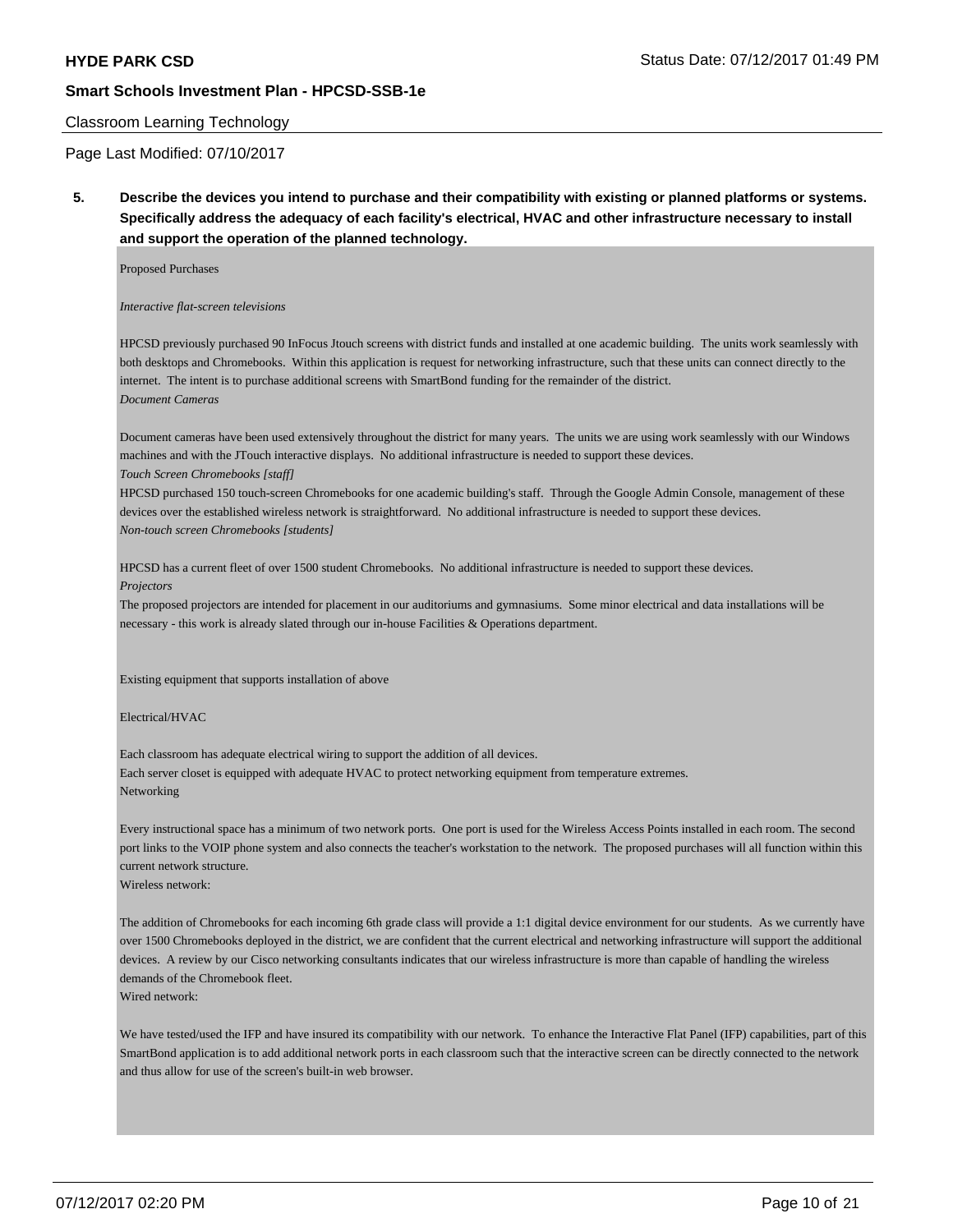#### Classroom Learning Technology

Page Last Modified: 07/10/2017

- **6. Describe how the proposed technology purchases will:**
	- **> enhance differentiated instruction;**
	- **> expand student learning inside and outside the classroom;**
	- **> benefit students with disabilities and English language learners; and**
	- **> contribute to the reduction of other learning gaps that have been identified within the district.**

**The expectation is that districts will place a priority on addressing the needs of students who struggle to succeed in a rigorous curriculum. Responses in this section should specifically address this concern and align with the district's Instructional Technology Plan (in particular Question 2 of E. Curriculum and Instruction: "Does the district's instructional technology plan address the needs of students with disabilities to ensure equitable access to instruction, materials and assessments?" and Question 3 of the same section: "Does the district's instructional technology plan address the provision of assistive technology specifically for students with disabilities to ensure access to and participation in the general curriculum?"**

Describe how the proposed technology purchases will:

- enhance differentiated instruction:
- The incorporation of IFPs provides a medium for teachers to bring a wide array of audio-visual elements into their instruction. Through the integrated "casting" technology, teachers will be able to share their computer screens, as well as the screens of specific students with the whole class, providing opportunities for students to visualize a variety of instructional approaches and solutions
- The creation of a digital environment will allow students to experience learning in new ways. Presentation of material, acquisition of knowledge and methods of demonstrating understanding will all be increased and personalized.
- expand student learning inside and outside the classroom;
- Hyde Park teachers have already engaged in "virtual field trips" through the limited technology in place. With the addition of classroom IFPs, each teacher will be able to pursue these opportunities to a greater extent. With integrated microphones and camera, teachers will be able to record lessons and provide links for students to view/review lessons outside the classroom.
- students will have enhanced ability to access online learning solutions, both through the IFP's and through the 1:1 device (Chromebook) initiative. Hyde Park has used online credit recovery tools for several years, and we are contracted with Educere for the 2016-2017 school year. 1:1 devices will provide simpler access for our students to these resources.
- benefit students with disabilities and English language learners:
- the accommodations and the applications provided on Chromebooks and through the internet will afford students the opportunity to receive information in their native language, have material read to them, record answers verbally rather than in writing, and have access to materials and programs supporting specialized instruction. Programs that we currently use in-district to support our students with disabilities and ELL students are: Read-Write-Gold, Dragon Speak, Reading AtoZ,
- contribute to the reduction of other learning gaps that have been identified within the district:
- The district has an increasing rate of students in poverty. Creating a 1:1 environment that includes the opportunity for students to take their devices home, reducing the opportunity gap between students receiving free/reduced lunch and their peers.
- **7. Where appropriate, describe how the proposed technology purchases will enhance ongoing communication with parents and other stakeholders and help the district facilitate technology-based regional partnerships, including distance learning and other efforts.**

The use of Google Classroom and the ESchoolData parent portal on the Chromebooks creates an opportunity for parents to have ongoing and immediate access to student records and work, and provides an access point for communication with teachers.

Each IFP will be outfitted with a combination document/web-conferencing camera, omni-directional microphone, and an integrated speaker system. These devices will be used to connect with experts and other classrooms around the world. Training will also be provided to teachers and families about using the devices for video-conferencing.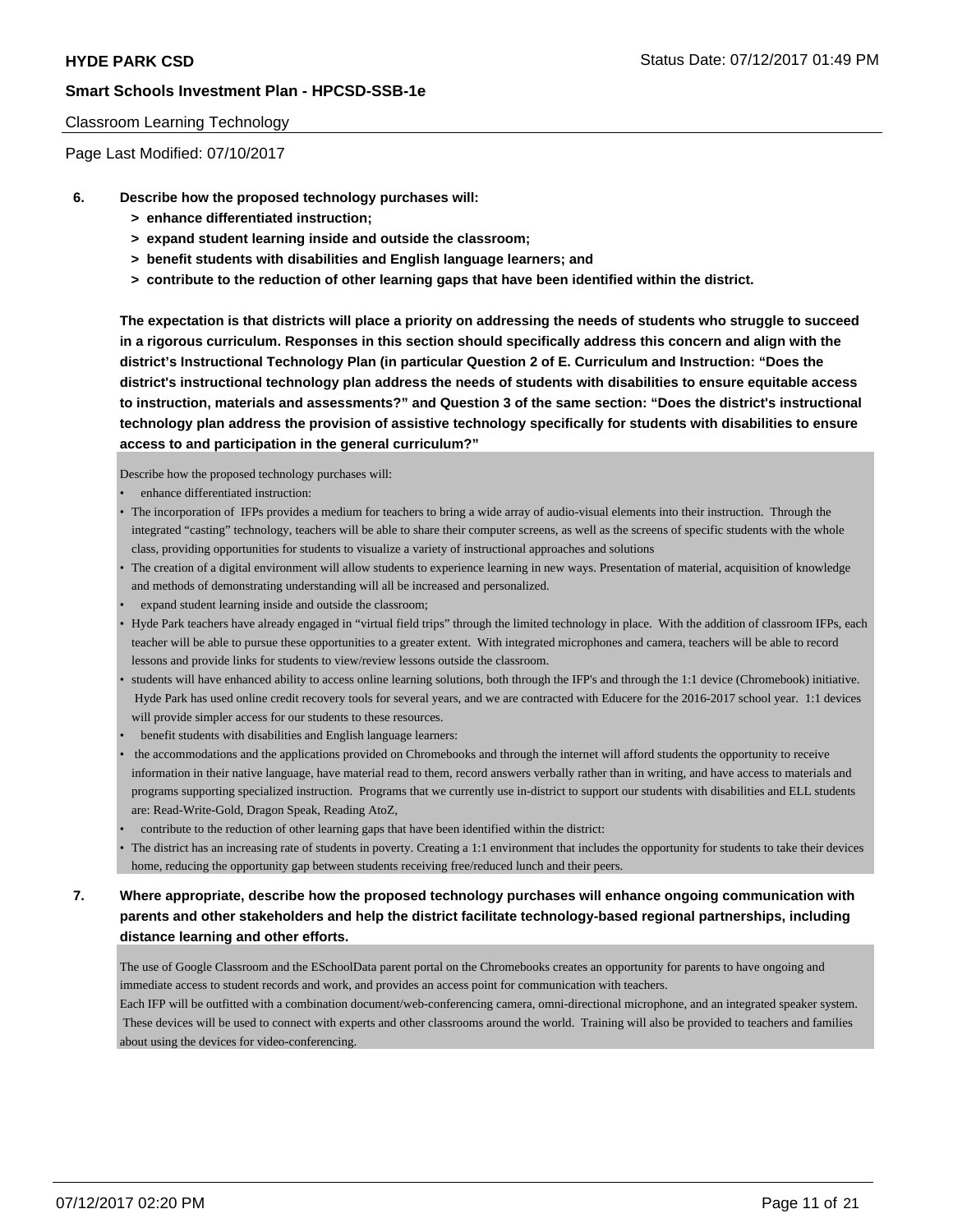#### Classroom Learning Technology

Page Last Modified: 07/10/2017

**8. Describe the district's plan to provide professional development to ensure that administrators, teachers and staff can employ the technology purchased to enhance instruction successfully.**

**Note: This response should be aligned and expanded upon in accordance with your district's response to Question 1 of F. Professional Development of your Instructional Technology Plan: "Please provide a summary of professional development offered to teachers and staff, for the time period covered by this plan, to support technology to enhance teaching and learning. Please include topics, audience and method of delivery within your summary."**

During the 2015-2016 school year Haviland Middle School teachers were provided with over 60 hours of professional development and training on the integration of technology into instruction. This model will be replicated in the coming year with the FDRoosevelt High School staff, and subsequently the elementary teaching staff.

| Topic                                                                                                        | Audience               | Delivery Method                                                     |
|--------------------------------------------------------------------------------------------------------------|------------------------|---------------------------------------------------------------------|
| Google Apps for Education (include Classroom,<br>Docs, Sheets, Slides, Forms, Gmail, Research)               | All staff              | Face-to-face, internet driven online solution.<br>Multiple sessions |
| Chromebooks - Awareness                                                                                      | All staff              | Face-to-face; self-paced using online solution                      |
| Chromebooks in the Classroom - Awareness                                                                     | All staff              | Face-to-face, online solution                                       |
| Selected online application trainings:<br>(including Flubaroo, FitnessGram, SmartMusic,<br>VoiceThread, etc) | Teachers               | Face-to-face, online solution                                       |
| <b>NWEA-MAPS</b> testing protocols                                                                           | Teachers/TA's/Admins   | Face-to-face, online solution                                       |
| <b>Application Showcase</b>                                                                                  | All staff              | Face-to-face                                                        |
| Video in the Classroom                                                                                       | All staff              | Face-to-face, online solution                                       |
| <b>Internet Safety</b>                                                                                       | Students/Parents/Staff | Face-to-face                                                        |
| 1:1 Classroom environments                                                                                   | Teachers               | Face-to-face                                                        |

**9. Districts must contact the SUNY/CUNY teacher preparation program that supplies the largest number of the district's new teachers to request advice on innovative uses and best practices at the intersection of pedagogy and educational technology.**

By checking this box, you certify that you have contacted the SUNY/CUNY teacher preparation program that supplies the largest number of your new teachers to request advice on these issues.

#### **9a. Please enter the name of the SUNY or CUNY Institution that you contacted.**

SUNY New Paltz

**9b. Enter the primary Institution phone number.**

845.257.2804

**9c. Enter the name of the contact person with whom you consulted and/or will be collaborating with on innovative uses of technology and best practices.**

Karen Bells, Director Innov Teaching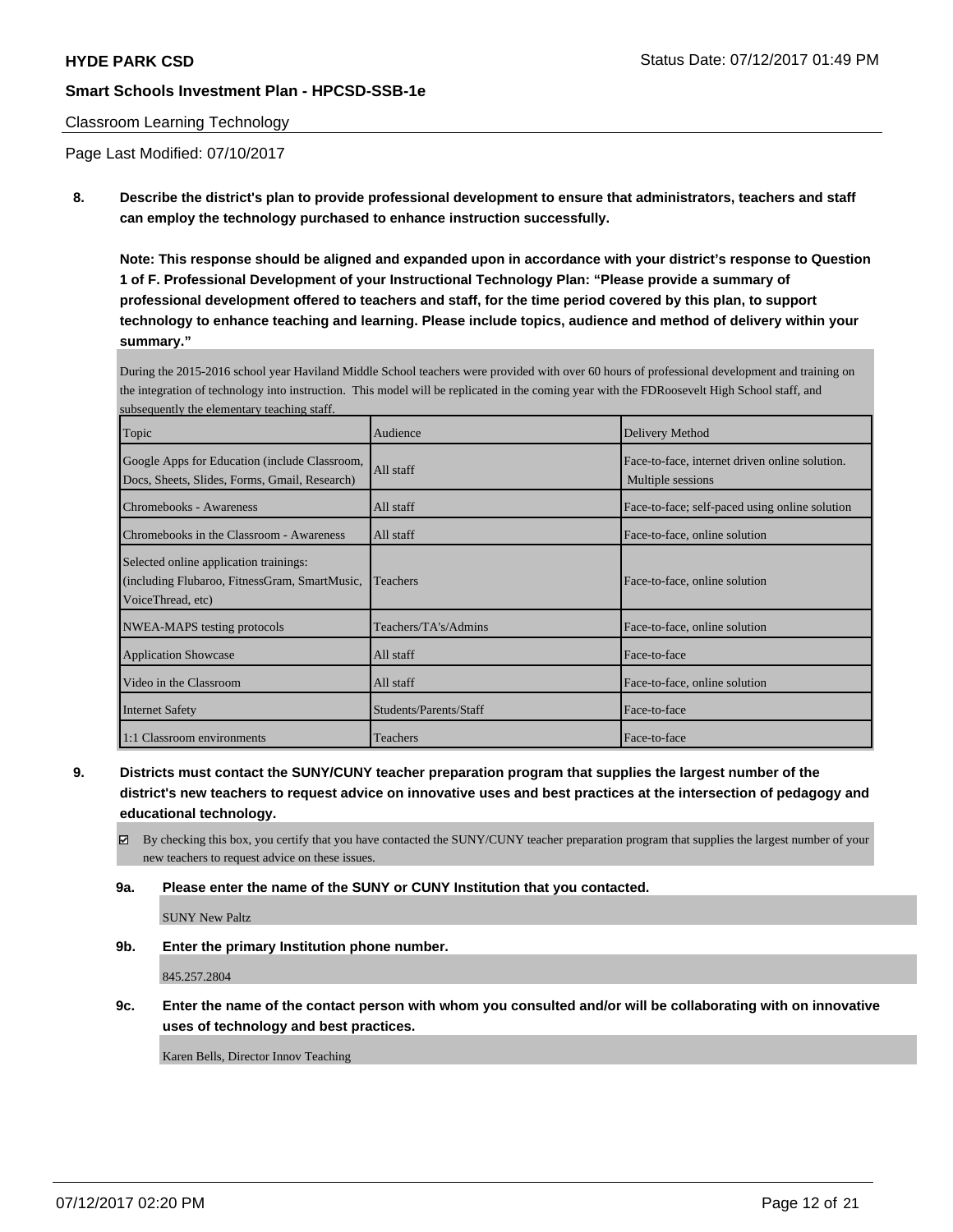#### Classroom Learning Technology

Page Last Modified: 07/10/2017

**10. A district whose Smart Schools Investment Plan proposes the purchase of technology devices and other hardware must account for nonpublic schools in the district.**

**Are there nonpublic schools within your school district?**

Yes

 $\hfill \square$  No

**10a. Describe your plan to loan purchased hardware to nonpublic schools within your district. The plan should use your district's nonpublic per-student loan amount calculated below, within the framework of the guidance. Please enter the date by which nonpublic schools must request classroom technology items. Also, specify in your response the devices that the nonpublic schools have requested, as well as in the in the Budget and the Expenditure Table at the end of the page.**

The local non-public schools were contacted indicating the deadline of August 15 for loan of instructional equipment requests. Regina Coeili school was closed by the diocese in the summer of 2015, thus no contact was made. [113 students, \$0] Montessori school declined the allocation based upon educational philosophy [2 students, or \$0] Millennial Kingdom Family School did not respond; Funds are noted in reserve for the School. [3 students, or 750] St. Peters requested Chromebooks, interactive flat screens, projectors, and document cameras. The allocation of \$51,250, based upon an enrollment figure of 205 was planned in collaboration with the principal.

- **10b. A final Smart Schools Investment Plan cannot be approved until school authorities have adopted regulations specifying the date by which requests from nonpublic schools for the purchase and loan of Smart Schools Bond Act classroom technology must be received by the district.**
	- By checking this box, you certify that you have such a plan and associated regulations in place that have been made public.

#### **11. Nonpublic Classroom Technology Loan Calculator**

**The Smart Schools Bond Act provides that any Classroom Learning Technology purchases made using Smart Schools funds shall be lent, upon request, to nonpublic schools in the district. However, no school district shall be required to loan technology in amounts greater than the total obtained and spent on technology pursuant to the Smart Schools Bond Act and the value of such loan may not exceed the total of \$250 multiplied by the nonpublic school enrollment in the base year at the time of enactment. See:**

**http://www.p12.nysed.gov/mgtserv/smart\_schools/docs/Smart\_Schools\_Bond\_Act\_Guidance\_04.27.15\_Final.pdf.**

|                                       | 1. Classroom<br>Technology<br>Sub-allocation | 12. Public<br>Enrollment<br>$(2014-15)$ | 3. Nonpublic<br>Enrollment<br>$(2014-15)$ | l 4. Sum of<br>Public and<br>l Nonpublic<br>Enrollment | 15. Total Per<br>Pupil Sub-<br>lallocation | 6. Total<br>Nonpublic Loan<br>Amount |
|---------------------------------------|----------------------------------------------|-----------------------------------------|-------------------------------------------|--------------------------------------------------------|--------------------------------------------|--------------------------------------|
| Calculated Nonpublic Loan<br>l Amount | 1.620.640                                    | 3.701                                   | 208                                       | 3.906                                                  | 250                                        | 52,000                               |

**12. To ensure the sustainability of technology purchases made with Smart Schools funds, districts must demonstrate a long-term plan to maintain and replace technology purchases supported by Smart Schools Bond Act funds. This sustainability plan shall demonstrate a district's capacity to support recurring costs of use that are ineligible for Smart Schools Bond Act funding such as device maintenance, technical support, Internet and wireless fees, maintenance of hotspots, staff professional development, building maintenance and the replacement of incidental items. Further, such a sustainability plan shall include a long-term plan for the replacement of purchased devices and equipment at the end of their useful life with other funding sources.**

By checking this box, you certify that the district has a sustainability plan as described above.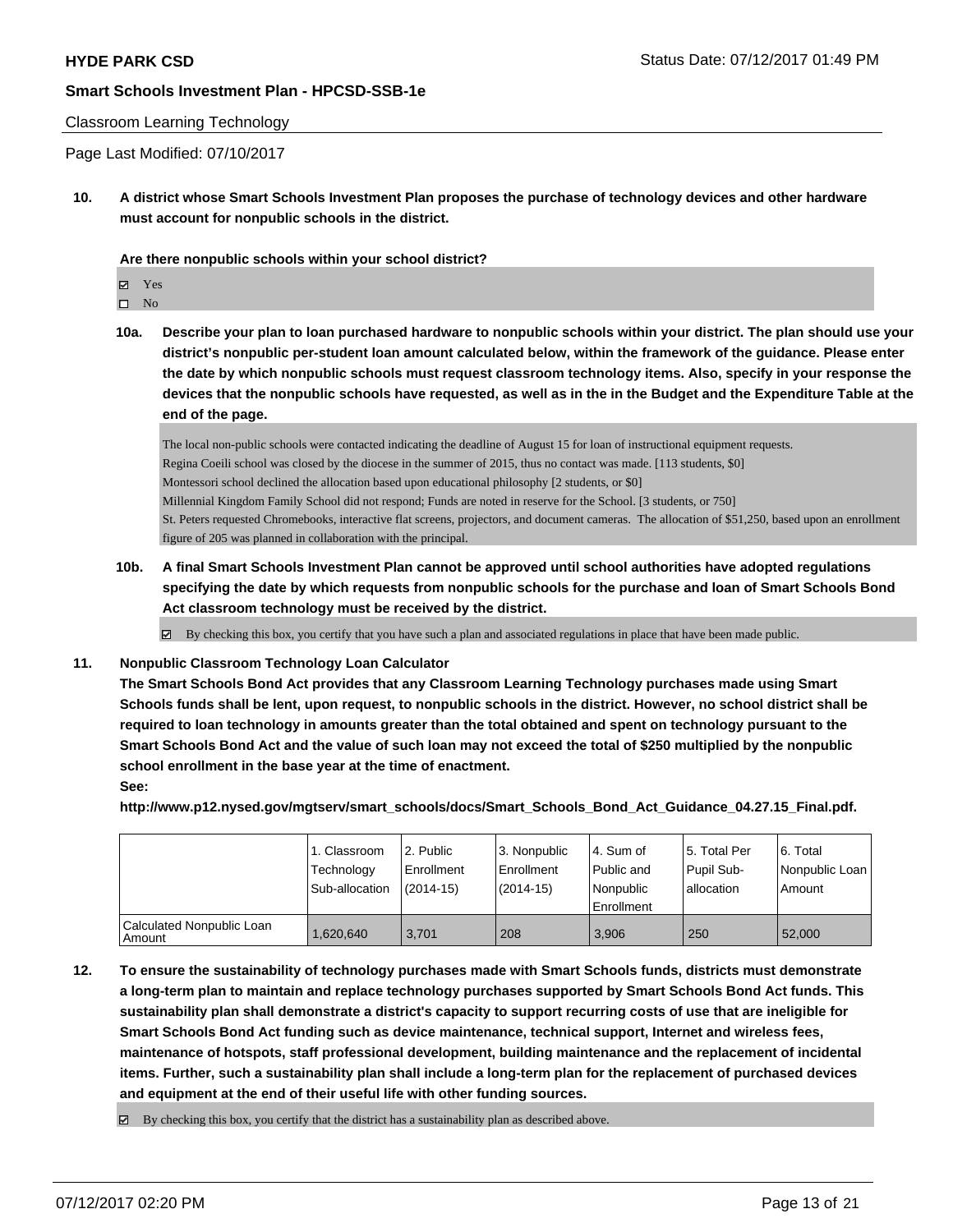#### Classroom Learning Technology

Page Last Modified: 07/10/2017

**13. Districts must ensure that devices purchased with Smart Schools Bond funds will be distributed, prepared for use, maintained and supported appropriately. Districts must maintain detailed device inventories in accordance with generally accepted accounting principles.**

By checking this box, you certify that the district has a distribution and inventory management plan and system in place.

**14. If you are submitting an allocation for Classroom Learning Technology complete this table. Note that the calculated Total at the bottom of the table must equal the Total allocation for this category that you entered in the SSIP Overview overall budget.**

|                          | Sub-Allocation |
|--------------------------|----------------|
| Interactive Whiteboards  | 684,800        |
| Computer Servers         | $\overline{0}$ |
| <b>Desktop Computers</b> | $\overline{0}$ |
| <b>Laptop Computers</b>  | 813,540        |
| <b>Tablet Computers</b>  | $\overline{0}$ |
| <b>Other Costs</b>       | 122,300        |
| Totals:                  | 1,620,640      |

**15. Please detail the type, quantity, per unit cost and total cost of the eligible items under each sub-category. This is especially important for any expenditures listed under the "Other" category. All expenditures must be capital-bond eligible to be reimbursed through the SSBA. If you have any questions, please contact us directly through smartschools@nysed.gov.**

**Please specify in the "Item to be Purchased" field which specific expenditures and items are planned to meet the district's nonpublic loan requirement, if applicable.**

**NOTE: Wireless Access Points that will be loaned/purchased for nonpublic schools should ONLY be included in this category, not under School Connectivity, where public school districts would list them.**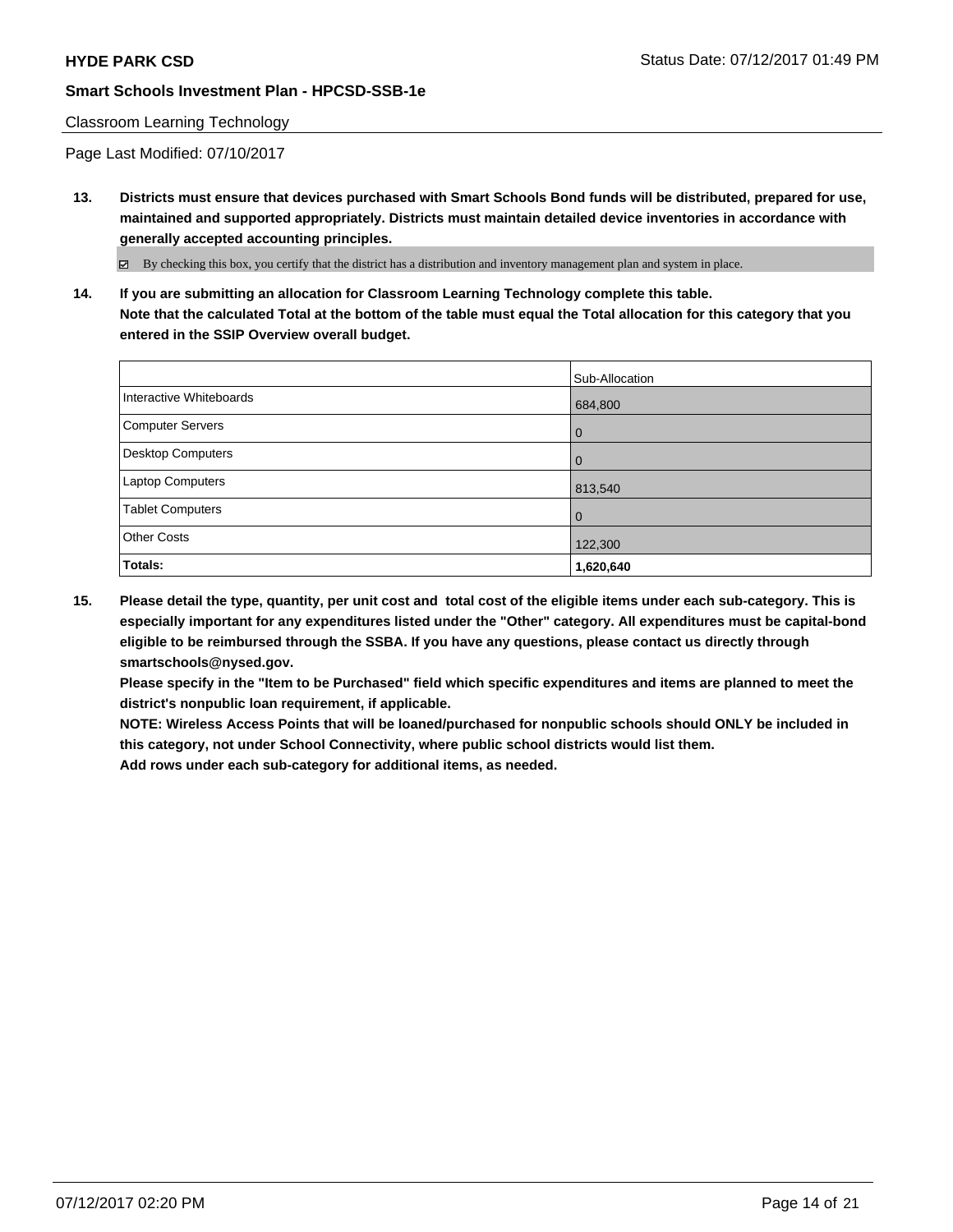# Classroom Learning Technology

Page Last Modified: 07/10/2017

| Select the allowable expenditure<br>type.<br>Repeat to add another item under<br>each type. | Item to be Purchased                               | Quantity       | Cost per Item | <b>Total Cost</b> |
|---------------------------------------------------------------------------------------------|----------------------------------------------------|----------------|---------------|-------------------|
| Interactive Whiteboards                                                                     | ViewSonic 70                                       | 209            | 3,200         | 668,800           |
| <b>Laptop Computers</b>                                                                     | Dell Chromebook 11 Touch-Staff                     | 280            | 273           | 76,440            |
| <b>Laptop Computers</b>                                                                     | Dell Chromebook 11 Touch-Students                  | 2,600          | 273           | 709,800           |
| <b>Other Costs</b>                                                                          | 5000 Lumen Projector                               | $\overline{4}$ | 4,000         | 16,000            |
| <b>Other Costs</b>                                                                          | <b>Document Cameras</b>                            | 195            | 300           | 58,500            |
| <b>Other Costs</b>                                                                          | <b>Cases for Chromebooks</b>                       | 2,300          | 17            | 39,100            |
| <b>Laptop Computers</b>                                                                     | [non-public] Dell Chromebook 11<br>Touch           | 100            | 273           | 27,300            |
| <b>Other Costs</b>                                                                          | [non-public] Projector                             | 5              | 900           | 4,500             |
| <b>Other Costs</b>                                                                          | [non-public]Document cameras                       | 1              | 300           | 300               |
| Interactive Whiteboards                                                                     | [non-public] ViewSonic 70                          | 5              | 3,200         | 16,000            |
| <b>Other Costs</b>                                                                          | [non-public] Charging Cart-<br>Chromebooks         | 3              | 1,000         | 3,000             |
| <b>Other Costs</b>                                                                          | [non-public] Remaining<br>Expenditures[non-public] |                | 900           | 900               |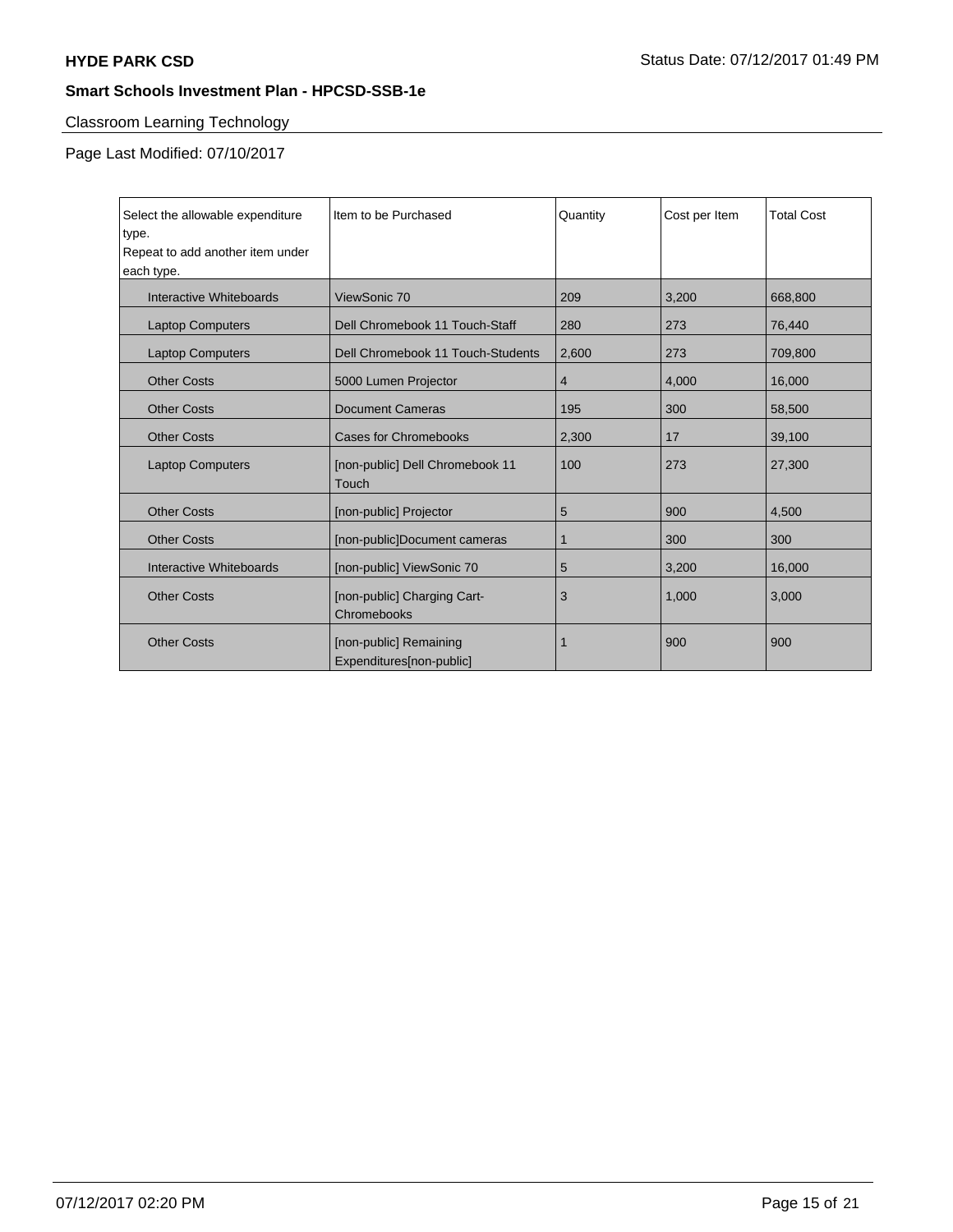#### Pre-Kindergarten Classrooms

Page Last Modified: 04/30/2017

#### **Group 1**

**1. Provide information regarding how and where the district is currently serving pre-kindergarten students and justify the need for additional space with enrollment projections over 3 years.**

(No Response)

- **2. Describe the district's plan to construct, enhance or modernize education facilities to accommodate prekindergarten programs. Such plans must include:**
	- **Specific descriptions of what the district intends to do to each space;**
	- **An affirmation that pre-kindergarten classrooms will contain a minimum of 900 square feet per classroom;**
	- **The number of classrooms involved;**
	- **The approximate construction costs per classroom; and**
	- **Confirmation that the space is district-owned or has a long-term lease that exceeds the probable useful life of the improvements.**

(No Response)

**3. Smart Schools Bond Act funds may only be used for capital construction costs. Describe the type and amount of additional funds that will be required to support ineligible ongoing costs (e.g. instruction, supplies) associated with any additional pre-kindergarten classrooms that the district plans to add.**

(No Response)

**4. All plans and specifications for the erection, repair, enlargement or remodeling of school buildings in any public school district in the State must be reviewed and approved by the Commissioner. Districts that plan capital projects using their Smart Schools Bond Act funds will undergo a Preliminary Review Process by the Office of Facilities Planning.**

**Please indicate on a separate row each project number given to you by the Office of Facilities Planning.**

| Project Number |  |
|----------------|--|
| (No Response)  |  |

**5. If you have made an allocation for Pre-Kindergarten Classrooms, complete this table. Note that the calculated Total at the bottom of the table must equal the Total allocation for this category that you entered in the SSIP Overview overall budget.**

| Totals:                                  | 0              |
|------------------------------------------|----------------|
| Other Costs                              | (No Response)  |
| Enhance/Modernize Educational Facilities | (No Response)  |
| Construct Pre-K Classrooms               | (No Response)  |
|                                          | Sub-Allocation |

**6. Please detail the type, quantity, per unit cost and total cost of the eligible items under each sub-category. This is especially important for any expenditures listed under the "Other" category. All expenditures must be capital-bond eligible to be reimbursed through the SSBA. If you have any questions, please contact us directly through smartschools@nysed.gov.**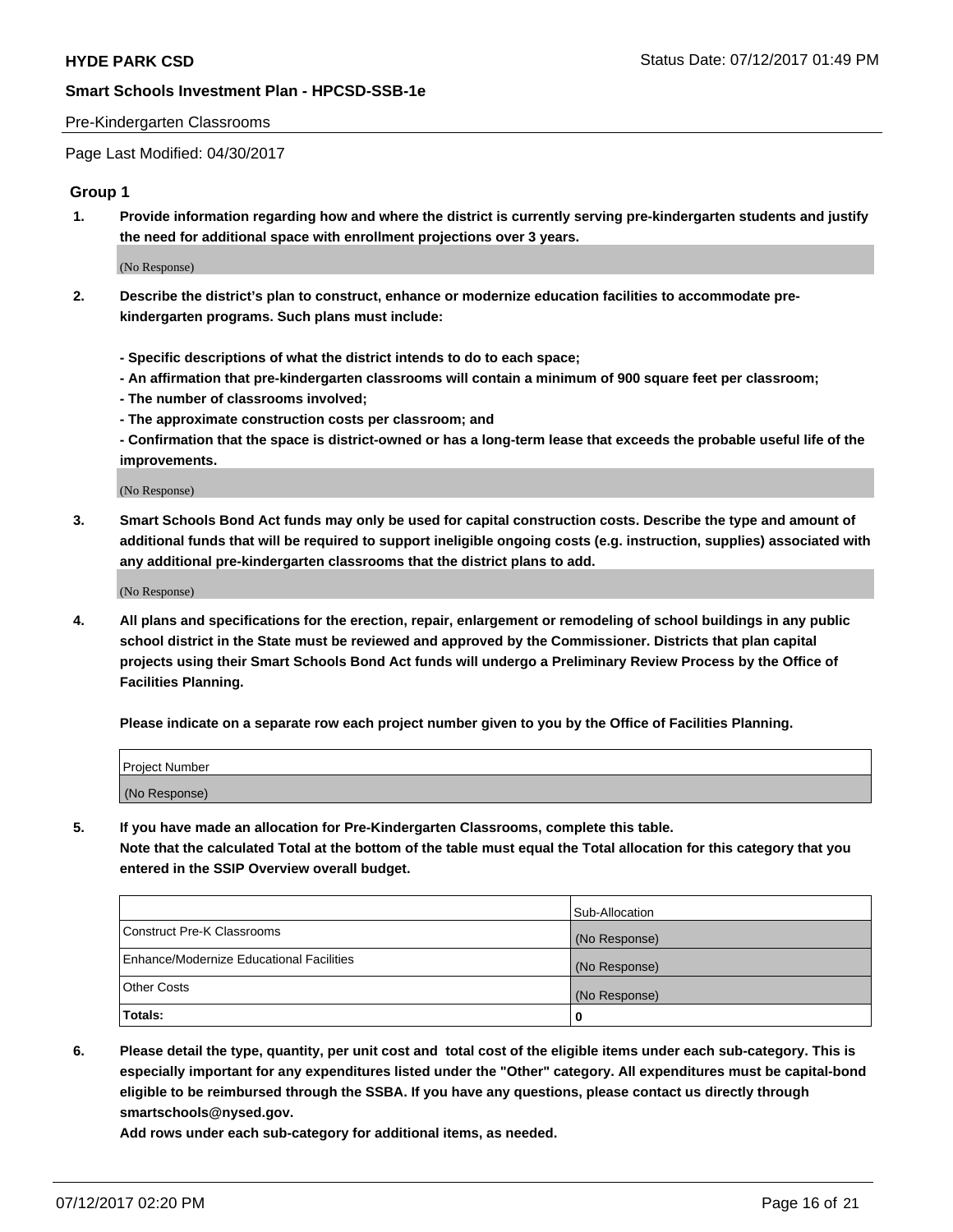# Pre-Kindergarten Classrooms

Page Last Modified: 04/30/2017

| Select the allowable expenditure | Item to be purchased | Quantity      | Cost per Item | <b>Total Cost</b> |
|----------------------------------|----------------------|---------------|---------------|-------------------|
| type.                            |                      |               |               |                   |
| Repeat to add another item under |                      |               |               |                   |
| each type.                       |                      |               |               |                   |
| (No Response)                    | (No Response)        | (No Response) | (No Response) | (No Response)     |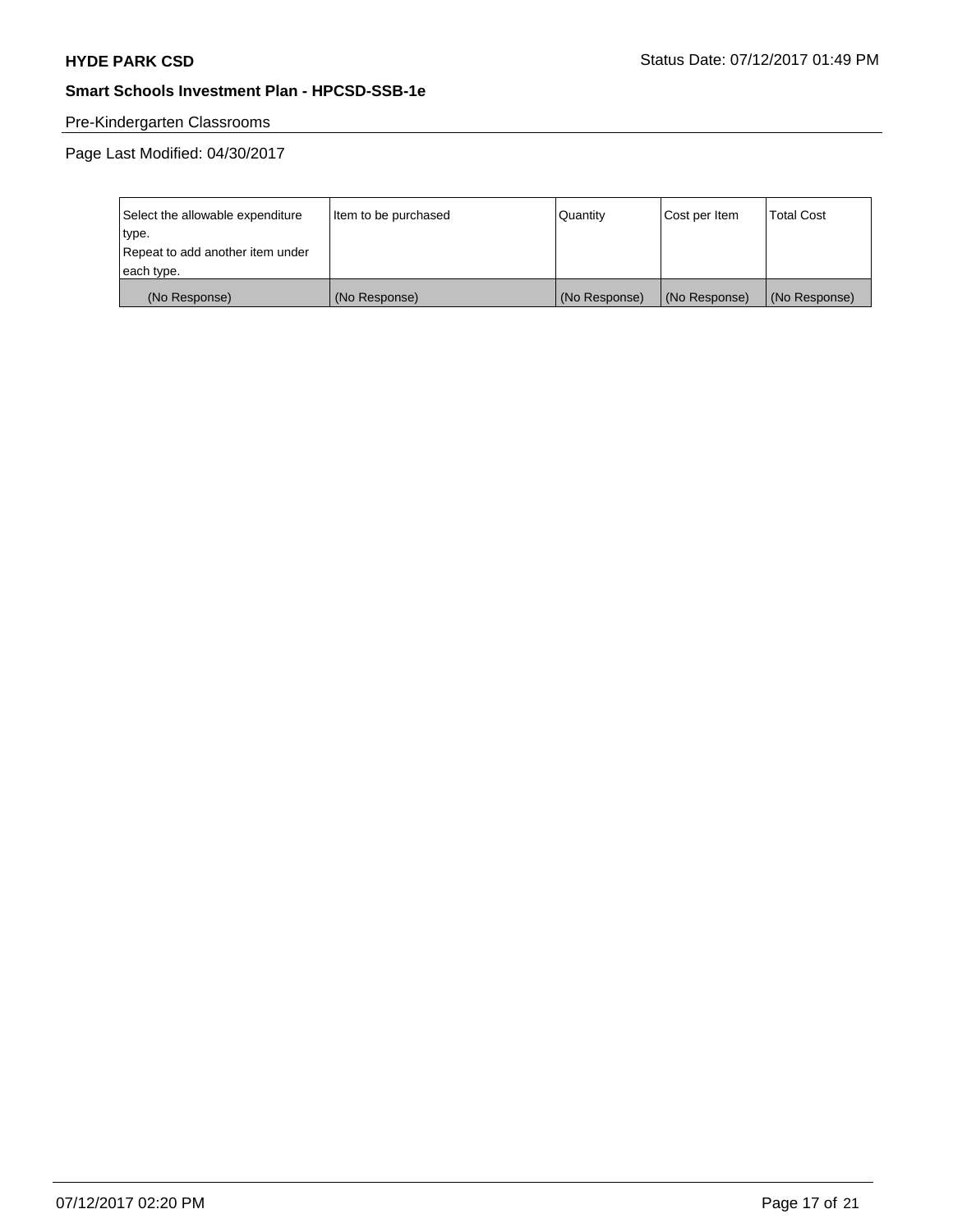Replace Transportable Classrooms

# **Group 1**

**1. Describe the district's plan to construct, enhance or modernize education facilities to provide high-quality instructional space by replacing transportable classrooms.**

(No Response)

**2. All plans and specifications for the erection, repair, enlargement or remodeling of school buildings in any public school district in the State must be reviewed and approved by the Commissioner. Districts that plan capital projects using their Smart Schools Bond Act funds will undergo a Preliminary Review Process by the Office of Facilities Planning.**

**Please indicate on a separate row each project number given to you by the Office of Facilities Planning.**

| Project Number |  |
|----------------|--|
| (No Response)  |  |

**3. For large projects that seek to blend Smart Schools Bond Act dollars with other funds, please note that Smart Schools Bond Act funds can be allocated on a pro rata basis depending on the number of new classrooms built that directly replace transportable classroom units.**

**If a district seeks to blend Smart Schools Bond Act dollars with other funds describe below what other funds are being used and what portion of the money will be Smart Schools Bond Act funds.**

(No Response)

**4. If you have made an allocation for Replace Transportable Classrooms, complete this table. Note that the calculated Total at the bottom of the table must equal the Total allocation for this category that you entered in the SSIP Overview overall budget.**

|                                                | Sub-Allocation |
|------------------------------------------------|----------------|
| Construct New Instructional Space              | (No Response)  |
| Enhance/Modernize Existing Instructional Space | (No Response)  |
| Other Costs                                    | (No Response)  |
| Totals:                                        | 0              |

**5. Please detail the type, quantity, per unit cost and total cost of the eligible items under each sub-category. This is especially important for any expenditures listed under the "Other" category. All expenditures must be capital-bond eligible to be reimbursed through the SSBA. If you have any questions, please contact us directly through smartschools@nysed.gov.**

| Select the allowable expenditure | lltem to be purchased | Quantity      | Cost per Item | <b>Total Cost</b> |
|----------------------------------|-----------------------|---------------|---------------|-------------------|
| type.                            |                       |               |               |                   |
| Repeat to add another item under |                       |               |               |                   |
| each type.                       |                       |               |               |                   |
| (No Response)                    | (No Response)         | (No Response) | (No Response) | (No Response)     |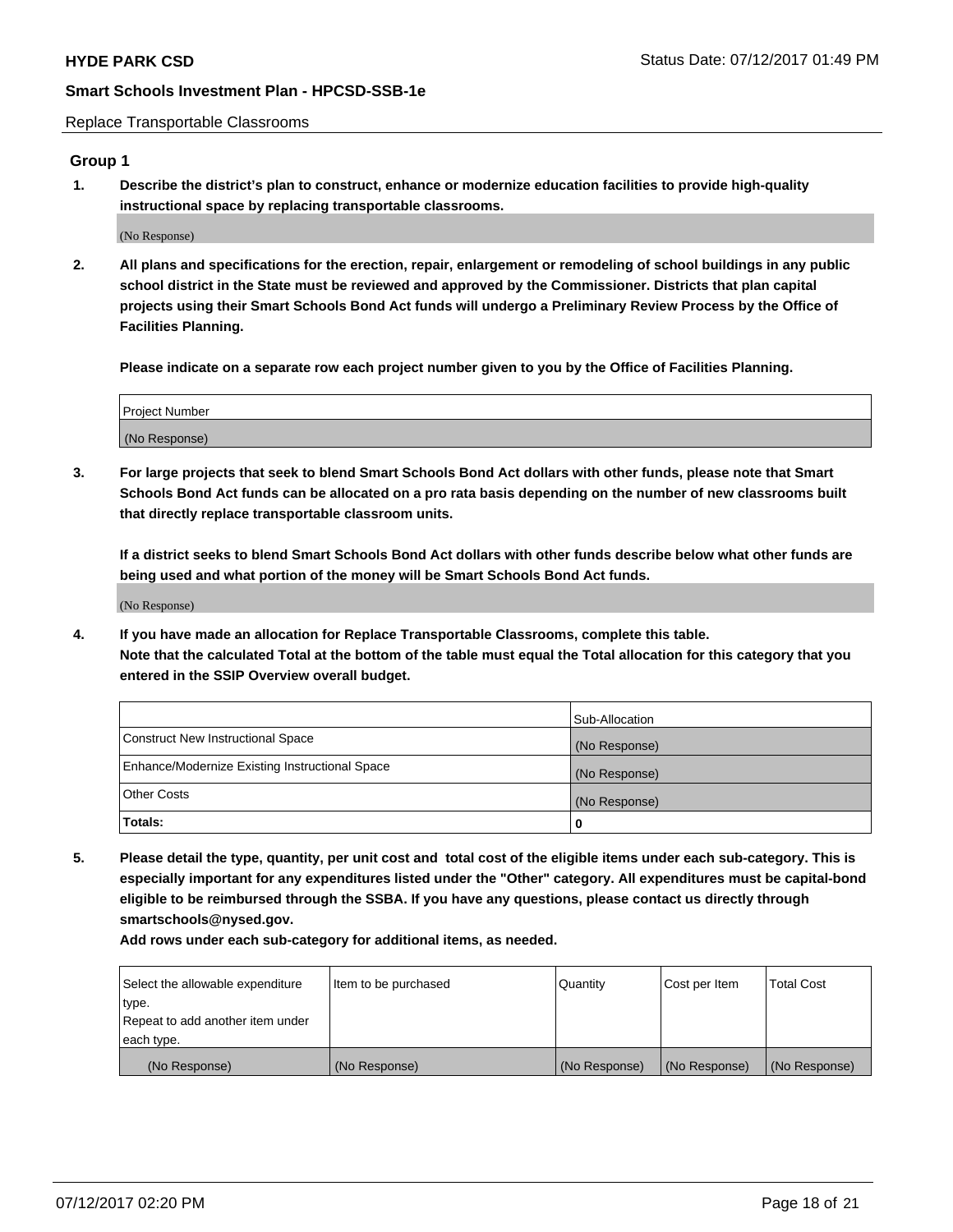#### High-Tech Security Features

# **Group 1**

**1. Describe how you intend to use Smart Schools Bond Act funds to install high-tech security features in school buildings and on school campuses.**

(No Response)

**2. All plans and specifications for the erection, repair, enlargement or remodeling of school buildings in any public school district in the State must be reviewed and approved by the Commissioner. Districts that plan capital projects using their Smart Schools Bond Act funds will undergo a Preliminary Review Process by the Office of Facilities Planning.** 

**Please indicate on a separate row each project number given to you by the Office of Facilities Planning.**

| <b>Project Number</b> |  |
|-----------------------|--|
| (No Response)         |  |

- **3. Was your project deemed eligible for streamlined Review?**
	- Yes  $\square$  No
- **4. Include the name and license number of the architect or engineer of record.**

| <b>Name</b>   | License Number |
|---------------|----------------|
| (No Response) | (No Response)  |

**5. If you have made an allocation for High-Tech Security Features, complete this table. Note that the calculated Total at the bottom of the table must equal the Total allocation for this category that you entered in the SSIP Overview overall budget.**

|                                                      | Sub-Allocation |
|------------------------------------------------------|----------------|
| Capital-Intensive Security Project (Standard Review) | (No Response)  |
| <b>Electronic Security System</b>                    | (No Response)  |
| <b>Entry Control System</b>                          | (No Response)  |
| Approved Door Hardening Project                      | (No Response)  |
| <b>Other Costs</b>                                   | (No Response)  |
| Totals:                                              | 0              |

**6. Please detail the type, quantity, per unit cost and total cost of the eligible items under each sub-category. This is especially important for any expenditures listed under the "Other" category. All expenditures must be capital-bond eligible to be reimbursed through the SSBA. If you have any questions, please contact us directly through smartschools@nysed.gov.**

| Select the allowable expenditure | Item to be purchased | Quantity      | Cost per Item | <b>Total Cost</b> |
|----------------------------------|----------------------|---------------|---------------|-------------------|
| type.                            |                      |               |               |                   |
| Repeat to add another item under |                      |               |               |                   |
| each type.                       |                      |               |               |                   |
| (No Response)                    | (No Response)        | (No Response) | (No Response) | (No Response)     |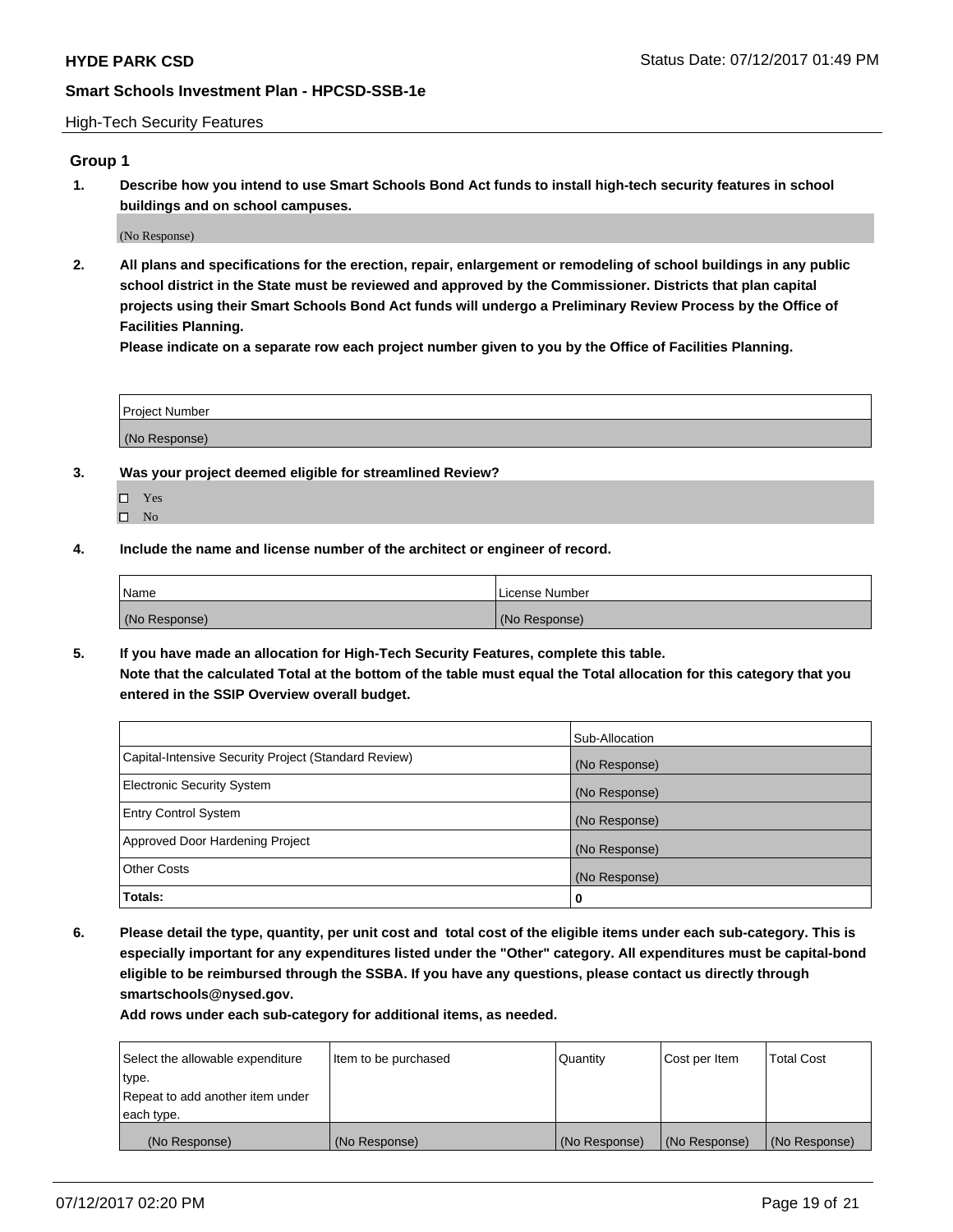Report